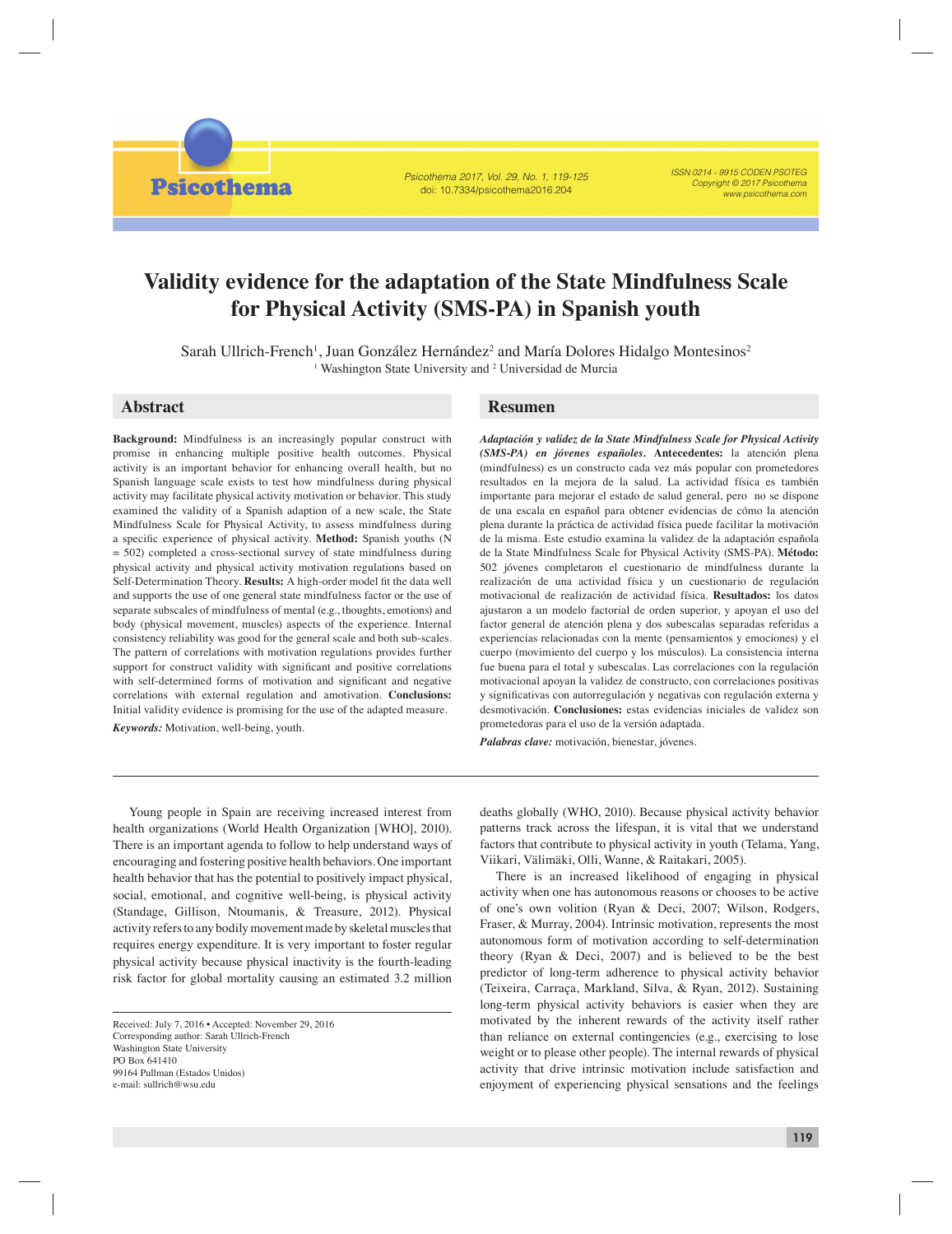of accomplishment when exerting effort. In order to obtain these internal rewards, one must notice and be aware of one's physical experience while participating in physical activity. A study with young Spanish athletes supports these contentions, finding that when the experience focused more on the task, intrinsic motivation was higher (Cecchini, González, & Contreras, 2004). Mindfulness represents a construct that gives insight into this intrinsic motivational experience.

Mindfulness is defined as awareness and attention to the present moment with characteristics of non-judgment, curiosity, acceptance and openness (Bishop et al., 2004; Brown & Ryan, 2003). There is a rapidly increasing interest in the role of mindfulness in facilitating many positive health outcomes (Brown, Ryan, & Creswell, 2007; Sánchez-López & Dresch, 2008). One powerful outcome of mindful practice might be in fostering intrinsic motivation. Until recently, we lacked the ability to measure the specific experience of mindfulness during physical activity in order to substantiate this suggestion. The State Mindfulness Scale for Physical Activity (SMS-PA) was recently developed to fill this gap in the literature (Cox, Ullrich-French, & French, 2016).

The SMS-PA is a 12-item scale to measure mindfulness during a specific bout of physical activity ( $Cox$  et al., 2016). The scale was based on the State Mindfulness Scale (Tanay & Bernstein, 2013) which assesses the objects (mental and physical) and quality (e.g., openness) of state mindfulness. The original scale did not adequately capture the breadth of the physical experience and therefore the SMS-PA was developed to 1) assess mindfulness of both mental and physical aspects of the experience that are relevant *during physical activity* and 2) focus on a specific physical activity experience (i.e. the state) rather than dispositional tendencies. There are six items that tap into mindfulness of mental objects of the experience and six items that tap into mindfulness of physical or body-related objects of the experience. The SMS-PA demonstrated a bi-factor structure supporting the use of either subscales (mental and body) or the use of an overall score of state mindfulness.

Initial evidence of the SMS-PA supports a positive association between state mindfulness and state intrinsic motivation during physical activity and internal reasons for exercise (e.g., mood/ enjoyment) and a negative association with state body surveillance (reflecting concern about one's body during physical activity; Cox et al., 2016). State mindfulness was also higher during yoga participation compared to other forms of physical activity and for those with more experience in yoga (Cox et al., 2016). The evidence shows promise in the use of the SMS-PA to help us understand physical activity experiences that might uncover insight into motivational processes and ultimately might be used to help foster intrinsic motivation for physical activity.

Mindfulness is becoming a popular concept in Spanish populations for promoting well-being in mental health (Gallego, Aguilar-Parra, Cangas, Langer, & Mañas, 2014; Tran, Cebolla, Glück, Soler, García-Campayo, & Von Moy, 2014), in the prevention and rehabilitation of sports injuries (Sole, Carranca, Serpa, & Palmi, 2014), effects on primary care professional burnout (Asuero, Blanco, Pujol-Ribera, Berenguera, & Queralto, 2013), pain management (Rodero, Pereira, Pérez-Yus, Casanueva, Serrano-Blanco, Ribeiro, …, & García-Campajo, 2013), and selfrealization (Franco, De la Fuente, & Salvador, 2011). A recent review of research on mindfulness in sport identified 11 studies that confirm preliminary support for the importance of mindfulness in performance, anxiety, burnout, and flow (Palmi & Solé, 2016).

There is psychometric evidence supporting the use of a number of Spanish language mindfulness scales; however, these scales assess trait, or dispositional, mindfulness (e.g., Barajas & Garra, 2014; Cebolla, García-Palacios, Soler, Guillén, Baños, & Botella, 2012; Cebolla, Luciano, DeMarzo, Navarro-Gil, & Campayo, 2013; Tejedor, Feliu-Soler, Pascual, Cebolla, Portella, Trujols, ..., & Soler, 2014; Tran et al., 2014). There is only one report of a Spanish language measure of state mindfulness, or specific experiences of mindfulness, and this study does not provide any information on the adaptation process or validity of the Spanish version of the measure (Tolbaños, Miró, & Ibáñez, 2016). More specifically, there are no Spanish language measures that were designed to be used to assess the experience of mindfulness within a physical activity context, like the SMS-PA.

Given the importance of understanding young people's physical activity motivation and behavior processes, the purpose of this study was to examine validity evidence of a Spanish adaptation of the SMS-PA in a sample of Spanish youth. We hypothesized that the Spanish adaptation of the SMS-PA would demonstrate a similar bi-factor structure to that supported in the original measure. We further expected that the SMS-PA would associate with intrinsic motivation for physical activity and that those with experience in yoga, meditation, and relaxation would have higher state mindfulness compared to those that do not have experience practicing these activities related to mindfulness.

# Methods

#### *Participants*

A total of 519 participants completed the study survey. Participants were from private  $(n = 233)$  and public  $(n = 124)$ secondary schools or were university students (*n* = 162). Participants  $(N = 502)$  who completed the items for the constructs used in this study (17 cases were eliminated due to problems identified at data collection). Of the students who reported sex, 46% were female. Participants ranged in age from 14 to 58, but most were young (*M*  $= 17.44$ ,  $SD = 5.00$ ). For the psychometric analysis participants over 25 years old were excluded, thus the final sample size was 482 (54.1% were female, mean age 16.60, SD=2.40). Almost half (42.70%) reported no participation in competitive sport, 24.50% reported doing sport for enjoyment, and 32.80% participated in organized sport (in school, club, or competition).

#### *Instruments*

State Mindfulness was assessed with the adapted SMS-PA (Cox et al., 2016) as previously described. The 12-item scale uses a 5-point Likert scale with responses ranging from "0 = *not at all*" to "4 = *very much*". The original measure supported a bi-factor structure and evidence supports the internal consistency reliability and construct validity (Cox et al., 2016).

Physical Activity Motivation was assessed with the Spanish BREQ-2 (Moreno, Cervelló, & Martínez, 2007). There are five subscales assessing reasons why one engages in physical activity that reflect internal sources of motivation that are inherent in the activity (intrinsic motivation), internalized reasons, but that are external to activity (identified regulation), internalized guilt or shame (introjected regulation), external pressures (external regulation), and lack of intentionality (amotivation). Responses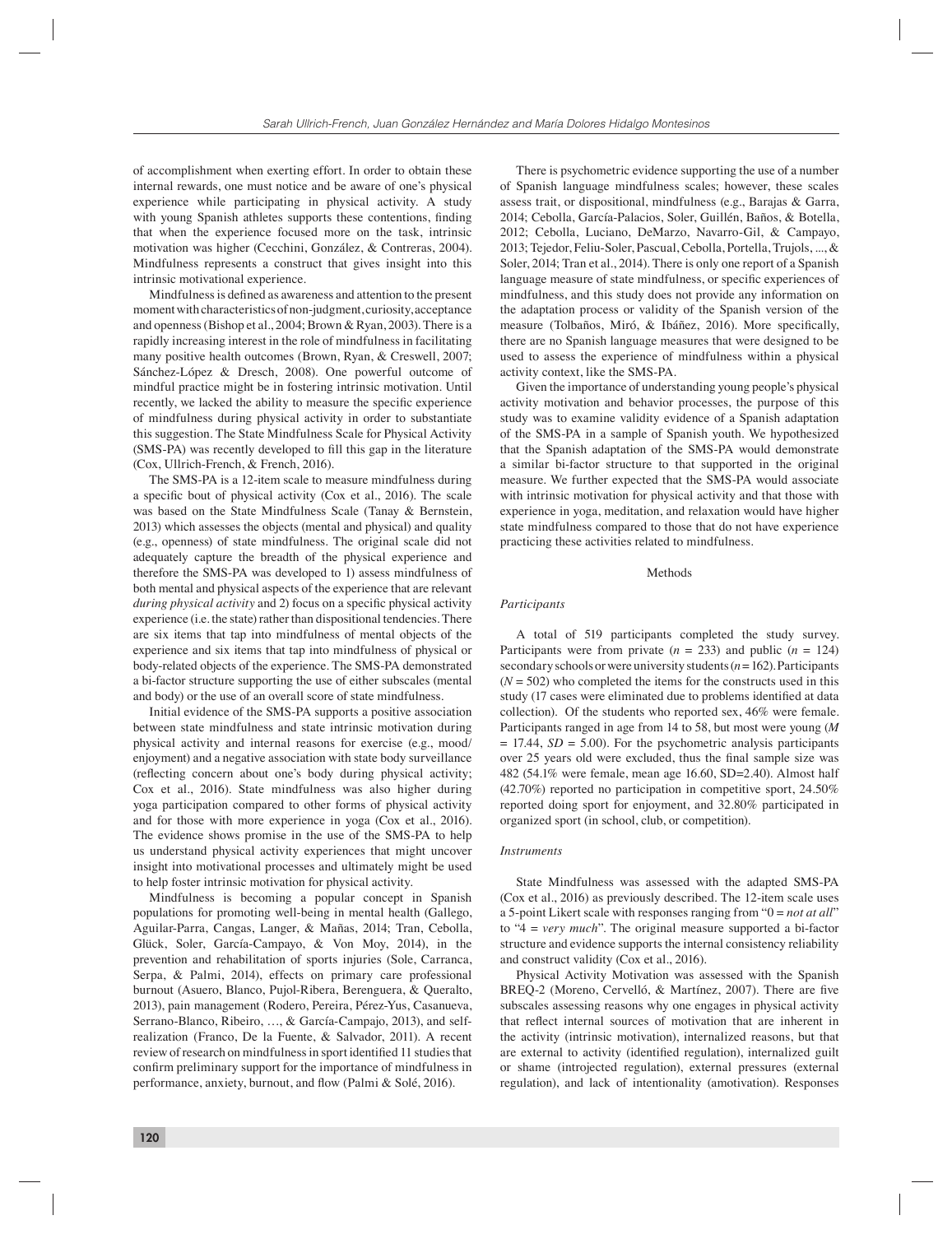fall on a 5-point Likert scale ranging from "1 = *totally disagree*" to "5 = *by totally agree*." Moreno and colleagues (2007) provide evidence supporting psychometric properties of the Spanish BREQ-2. In the current study the internal consistency reliability was good ( $\alpha = .89$ ).

Physical activity experience and current levels of physical activity were assessed with single item indicators. To assess the amount of physical activity performed regularly, participants reported if they regularly participated in  $1 =$  no activity or some activity", "2 = physical activity 1 or 2 times a week", or "3 = physical activity 3 or more times a week". Dichotomous items (1  $=$  yes;  $0 =$  no) assessed whether each participant had experience in yoga, meditation, or relaxation. Finally, competitive sport experience was assessed as " $0 =$  none", " $1 =$  for fun", or " $2 =$ organized competitive sport".

# *Procedures*

The SMS-PA items were translated into Spanish by a multidisciplinary expert group composed of two sport psychologists with more than 15 years of experience, two psychometricians with more than 20 years of experience in test translations, an author from the original scale, and a native Spanish speaker with high proficiency in English who was not involved in this area of research. Through discussions, consensus was reached on an initial translation of the items. Next, two individuals with competence in both English and Spanish languages performed a back-translation of the Spanish items into English. The back-translations were very similar to the original items and only required minor editing to obtain a final Spanish adaptation of the SMS-PA. To obtain stronger validity evidence of the items cognitive interviews were conducted with native Spanish speakers (see Padilla, Hidalgo, & Ullrich-French, in preparation). Ten interviews (7 men and 3 women) were conducted with participants age 15 to 51 years-old. One participant practiced yoga, one practiced mindfulness, four were elite athletes, and four did sport or physical activity regularly. One item was modified following the cognitive interviews. The Spanish version of the items used in the current study appear in Table 2 (the Spanish scale is available by contacting the first author). Guidelines for test translation and adaptation were taken into account in the process (Balluerka, Gorostiaga, Alonso-Arbiol, & Haranburu, 2007; Muñiz, Elosua, & Hambleton, 2013).

This study was reviewed and approved by the University of Murcia Ethical Committee. The sample of young people was recruited for participation in a cross-sectional survey including the adapted SMS-PA to Spanish, along with related constructs, as part of a larger study. Parents of under 18 year-olds were informed about the study. Informed consent was obtained for all participants. Two secondary schools participated in the study, one was private and one was public. Secondary students completed a multi-section survey during normal school hours under the direction of trained research assistants. University students from public universities in Spain were emailed a link to an online survey and invited to participate. Both secondary and university samples were included to examine a range of Spanish youth.

## *Data analysis*

Data screening was conducted to assess missing data, normality, and outliers. Missing data (.001%) was imputed at

the item level using Expectation Maximization. No problems with normality or outliers were identified. Descriptive statistics were calculated along with internal consistency reliability. To test factorial validity, we conducted a cross-validation dividing the sample into two random subsamples  $(N_1=N_2=241)$ . A exploratory factor analysis (EFA) using Iterative Principal Axis method was conducted using  $N_1$  sample, then with  $N_2$  a confirmatory factor analysis (CFA) using MPLUS (Muthén & Muthén, 1998-2015) was performed. Weighted Least Squares Mean and Variance adjusted (WLSMV) estimation method for ordinal variables was used. Model fit was examined using several fit indices (Hu  $\&$ Bentler, 1999): (1) chi-square significance, (2) root mean square error of approximation (RMSEA) value of .06 or lower indicate a good fit and values as high as  $.08$  represent an adequate fit, (3) comparative fit index (CFI) of 0.90 or higher, (4) Tucker-Lewis fit index (TLI) of .95 or higher indicate good fit and (5) weighted root mean square residual (WRMR) where values less than 1.0 indicate good fit (Yu & Muthén, 2002).

Next, to test construct validity, we conducted bivariate correlations using the SMS-PA subscales and total score with intrinsic motivation. Finally, we tested known group differences using analysis of variance (ANOVA) to test whether those with more experience in competitive sport, yoga, meditation, or relaxation had higher levels of state mindfulness during physical activity.

# Results

# *Validity Evidence Based on the Internal Structure of the SMS-PA: EFA and CFA*

To evaluate the factor structure of the SMS-PA, both exploratory factor analysis (EFA) and confirmatory factor analysis (CFA) were utilized.

#### *Exploratory Factor Analysis*

An iterative principal axis factor with varimax rotation was conducted  $(N_1 = 241)$ . The rotated factor solution was composed for two factors that accounted for 57% of the variance. Factor 1 (eigenvalue= 3.44) accounted for 28.63% of the variance and included items 7 to 12 (factor loadings ranged .63 to .80). Factor 2 (eigenvalue= 3.40) accounted for 28.37% of the variance included items 1 to 6 (factor loadings ranged .51 to .78).

#### *Confi rmatory Factor Analysis*

Four alternative factor models were evaluated  $(N<sub>2</sub> = 241)$ : onefactor model, two-factor uncorrelated model with items 1 to 6 loading in the mindfulness mind factor and items 7 to 12 loading in mindfulness body factor, higher-order factor and finally a bifactor model reported by Cox et al., (2016). In the bi-factor model all items load on one global factor as well as their respective physical or mental factor, which is consistent with the conceptual definition of mindfulness (see Myers, Martin, Ntoumanis, Celimli, & Bartholomew, 2014). Results from CFA showed that the probability levels of all chi-square statistics were less than 0.01, indicating a rather poor absolute fit (see Table 1). The best relative fit of the estimated models was found for the bi-factor model but factor loading estimation for three items were not statistically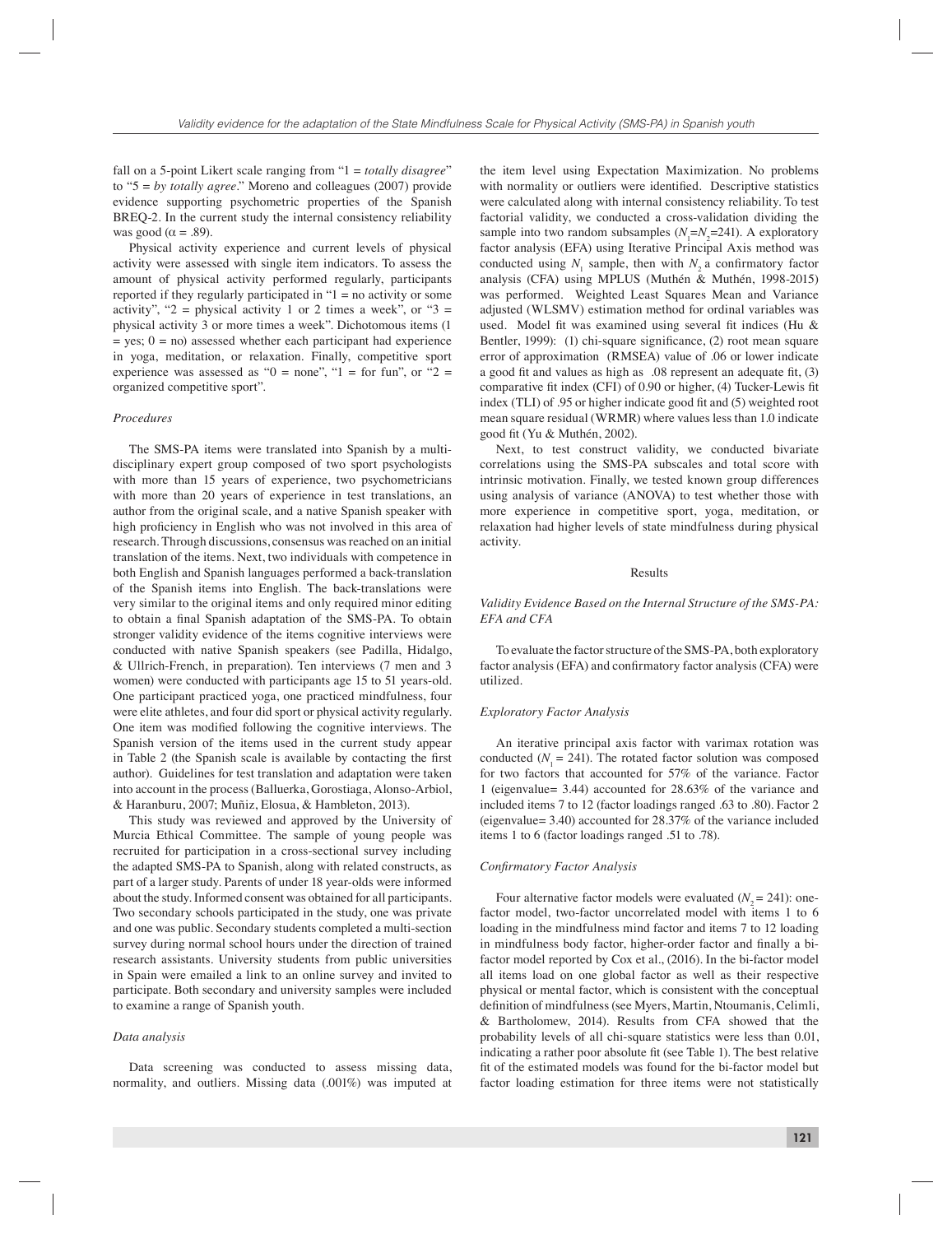significant. Finally, the higher-order factor model fitted the data well (see Table 1) and all parameter estimates were moderate to high (range .51 - .92) and statistically significant (see Table 2). The composite reliability coefficient (rho) was .88.

## *Reliability Evidence of Scores on the SMS-PA*

Coefficients for internal consistency were good for all mindfulness scale scores (i.e.,  $\alpha$  > 80 see Table 3).

# *Validity Evidence Based on SMS-PA Scores- BREQ-2 Scores Associations*

Bivariate correlations between SMS-PA and BREQ-2 scores were calculated. Scores for general mindfulness and both mindfulness of the mind and of the body related positively to intrinsic motivation, identified regulation and introjected regulation subscales scores (see Table 4). These correlations were statistically significant  $(p<.01)$  and moderate between scores for general mindfulness and mindfulness of the body with intrinsic and identified regulation scores, and low in the other cases. Furthermore, general mindfulness and both mindfulness of the mind and of the body related negatively and weakly to external regulation and amotivation subscales scores. These correlations were statistically significant except for mindfulness mind with external regulation.

# *Validity Evidence Via Expected Mean Differences*

Mean differences for general mindfulness, mind and body subscales between those who had experience in yoga, relaxation and/or meditation compared to those who did not have this

| Table 1<br>Confirmatory factor analyses model fit $(N = 241)$ |            |    |        |                         |            |      |             |
|---------------------------------------------------------------|------------|----|--------|-------------------------|------------|------|-------------|
| Model                                                         | Chi-square | df | p      | <b>RMSEA</b>            | <b>CFI</b> | TLI  | <b>WRMR</b> |
| 1 factor                                                      | 540.93     | 54 | < .001 | 0.19<br>$(0.18 - 0.21)$ | 0.86       | 0.83 | 2.02        |
| 2 factors                                                     | 1079.69    | 54 | < .001 | 0.28<br>$(0.27 - 0.30)$ | 0.71       | 0.65 | 4.10        |
| High-Order                                                    | 230.37     | 53 | < .001 | .12<br>$(0.10-0.13)$    | 0.95       | 0.94 | 1.23        |
| High-Order*                                                   | 122.16     | 52 | < .001 | .08<br>$(0.06 - 0.09)$  | 0.98       | 0.98 | 0.85        |
| Bi-factorial                                                  | 91.60      | 42 | < .001 | .07<br>$(0.05-0.10)$    | 0.99       | 0.98 | 0.64        |

Notes: Chi-square statistic test; df=degrees of freedom, RMSEA= root mean square error of approximation; CFI= comparative fit index; TLI= Tucker-Lewis fit index; WRMR= weighted root mean square residual. \* Errors for Items 7 and 8 are correlated

|    | Table 2<br>High-order confirmatory factorial analysis results $(N = 241)$                                                   |                                    |                       |                |
|----|-----------------------------------------------------------------------------------------------------------------------------|------------------------------------|-----------------------|----------------|
|    | Item                                                                                                                        | <b>Specific factor</b><br>loadings | <b>Standard error</b> | $\mathbb{R}^2$ |
|    | <b>State Mind Factor</b>                                                                                                    |                                    |                       |                |
|    | Fui consciente de las diferentes emociones que se dieron en mí [I was aware of different emotions that arose in me]         | .85                                | .03                   | .72            |
| 2  | Me di cuenta de las emociones agradables y desagradables [I noticed pleasant and unpleasant emotions]                       | .86                                | .02                   | .74            |
| 3  | Me di cuenta de los pensamientos agradables y desagradables [I noticed pleasant and unpleasant thoughts]                    | .74                                | .03                   | .54            |
| 4  | Noté cómo las emociones fluían iban y venían [I noticed emotions come and go]                                               | .77                                | .03                   | .60            |
| 5  | Noté cómo los pensamientos iban y venían [I noticed thoughts come and go]                                                   | .67                                | .04                   | .44            |
| 6  | Fue interesante ver el proceso de mis pensamientos [It was interesting to see the patterns of my thinking]                  | .64                                | .05                   | .41            |
|    | <b>State Body Factor</b>                                                                                                    |                                    |                       |                |
| 7  | Me concentré en el movimiento de mi cuerpo [I focused on the movement of my body]                                           | .51                                | .05                   | .26            |
| 8  | Me sentí conectado con mi cuerpo [I felt present in my body]                                                                | .64                                | .04                   | .42            |
| 9  | Escuchaba lo que mi cuerpo me estaba diciendo [I listened to what my body was telling me.]                                  | .73                                | .03                   | .54            |
| 10 | Fui consciente de cómo mi cuerpo sentía [I was aware of how my body felt]                                                   | .87                                | .02                   | .76            |
| 11 | Me di cuenta de las sensaciones de mi cuerpo [I noticed the sensations in my body]                                          | .92                                | .02                   | .85            |
| 12 | Estuve en sintonía con la dureza (esfuerzo) de mi trabajo muscular [I was in tune with how hard my muscles were<br>working] | .59                                | .04                   | .35            |
|    | <b>High-Order Factor (Mindfulness)</b>                                                                                      |                                    |                       |                |
|    | <b>State Mind Factor</b>                                                                                                    | .68                                | .04                   | .46            |
|    | <b>State Body Factor</b>                                                                                                    | .99                                | < .001                | .99            |
|    | Note: All loadings were significant at $p<01$                                                                               |                                    |                       |                |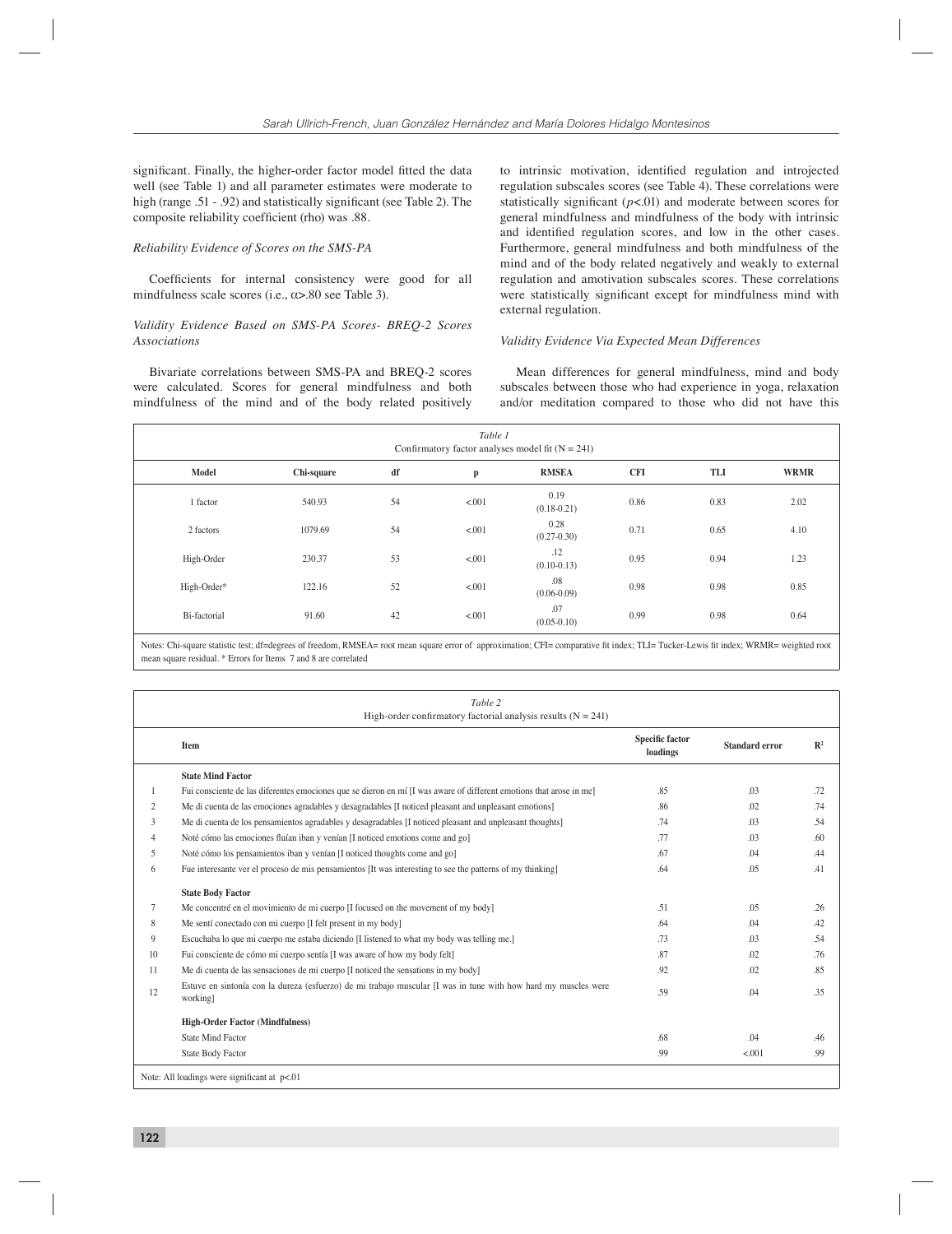| Table 3<br>Descriptive statistics, correlations and internal consistency $(N = 482)$ |                    |             |          |         |      |           |
|--------------------------------------------------------------------------------------|--------------------|-------------|----------|---------|------|-----------|
| Secondary sample $(N=340)$                                                           | <b>Mindfulness</b> | <b>Mind</b> | $\alpha$ | Range   | Mean | <b>SD</b> |
| Mindfulness                                                                          |                    |             | .89      | $0 - 4$ | 2.60 | .78       |
| Mindfulness (mind)                                                                   | .88**              |             | .87      | $0 - 4$ | 2.48 | .88       |
| Mindfulness (body)                                                                   | .89**              | $.56***$    | .86      | $0 - 4$ | 2.73 | .90       |
| University sample $(N=142)$                                                          | <b>Mindfulness</b> | <b>Mind</b> | $\alpha$ | Range   | Mean | <b>SD</b> |
| Mindfulness                                                                          |                    |             | .89      | $0 - 4$ | 2.83 | .65       |
| Mindfulness (mind)                                                                   | $.86**$            |             | .84      | $0 - 4$ | 2.77 | .69       |
| Mindfulness (body)                                                                   | $.89**$            | $.54**$     | .86      | $0 - 4$ | 2.90 | .79       |

*Notes:* Mindfulness = average of all 12 state mindfulness items; Mindfulness (mind) = state mindfulness of mental events; Mindfulness (body) = state mindfulness of physical events; α= Cronbach reliability coefficient; SD= Standard Deviations \* *p*<.05; \*\* *p*<.01

| Table 4<br>Correlations with motivation scales $(N = 482)$ |                    |             |             |         |      |           |
|------------------------------------------------------------|--------------------|-------------|-------------|---------|------|-----------|
|                                                            | <b>Mindfulness</b> | <b>Mind</b> | <b>Body</b> | Range   | Mean | <b>SD</b> |
| <b>Intrinsic motivation</b>                                | $.38**$            | $.25***$    | $.41***$    | $1 - 5$ | 4.15 | .95       |
| <b>Identified regulation</b>                               | $.32**$            | $.22**$     | $.36**$     | $1 - 5$ | 3.77 | .81       |
| Introjected regulation                                     | $.18**$            | $.14***$    | $.17**$     | $1 - 5$ | 2.76 | 1.17      |
| <b>External regulation</b>                                 | $-.12**$           | $-.06$      | $-.16**$    | $1 - 5$ | 1.57 | 0.74      |
| <b>Amotivation</b>                                         | $-.22**$           | $-.15***$   | $-25**$     | $1 - 5$ | 1.44 | 0.77      |

*Notes:* Mindfulness = average of all 12 state mindfulness items; Mindfulness (mind) = state mindfulness of mental events; Mindfulness (body) = state mindfulness of physical events \* *p*<.05; \*\* *p*<.01

| Table 5<br>Means and standard deviations for subgroups                                                                            |                                               |                                               |                                               |  |  |  |
|-----------------------------------------------------------------------------------------------------------------------------------|-----------------------------------------------|-----------------------------------------------|-----------------------------------------------|--|--|--|
|                                                                                                                                   | <b>Mindfulness of mind</b><br>M <sub>SD</sub> | <b>Mindfulness of body</b><br>M <sub>SD</sub> | <b>General mindfulness</b><br>M <sub>SD</sub> |  |  |  |
| <b>Yoga / Meditation / Relaxation</b>                                                                                             |                                               |                                               |                                               |  |  |  |
| Experience $(n = 83)$                                                                                                             | 2.68/0.80                                     | 2.96/0.71                                     | 2.82/0.65                                     |  |  |  |
| No experience $(n = 368)$                                                                                                         | 2.51/0.85                                     | 2.75/0.88                                     | 2.63/0.76                                     |  |  |  |
| Statistical significance                                                                                                          | $p = 0.052$                                   | $p = 0.044$                                   | $p = 0.024$                                   |  |  |  |
| <b>Physical Activity Level</b>                                                                                                    |                                               |                                               |                                               |  |  |  |
| No or sometimes $(n = 97)$                                                                                                        | $2.26/0.93$ <sup>a</sup>                      | $2.36/0.92$ <sup>a</sup>                      | $2.31/0.81$ <sup>a</sup>                      |  |  |  |
| 1 or 2 times a week $(n = 126)$                                                                                                   | 2.50/0.75                                     | $2.74/0.80$ <sup>a</sup>                      | $2.62/0.68$ <sup>a</sup>                      |  |  |  |
| 3 or more times a week $(n = 213)$                                                                                                | $2.70/0.83$ <sup>a</sup>                      | $3.02/0.77$ <sup>a</sup>                      | $2.86/0.69$ <sup>a</sup>                      |  |  |  |
| Statistical significance                                                                                                          | p<.001                                        | p<.001                                        | p<.001                                        |  |  |  |
| <b>Competitive Sport Experience</b>                                                                                               |                                               |                                               |                                               |  |  |  |
| No participation $(n = 195)$                                                                                                      | 2.47/0.88                                     | 2.67/0.92                                     | 2.57/0.80                                     |  |  |  |
| For enjoyment $(n=112)$                                                                                                           | 2.64/0.78                                     | 2.88/0.79                                     | 2.76/0.67                                     |  |  |  |
| Organized sport $(n=145)$                                                                                                         | 2.56/0.84                                     | 2.88/0.80                                     | 2.72/0.72                                     |  |  |  |
| Statistical significance                                                                                                          | $p = .149$                                    | $p = .024$                                    | $p = 0.038$                                   |  |  |  |
| Note: Bonferroni adjusted alpha criterion was used p<= 017. * subscript represents statistically significant Tukey post-hoc tests |                                               |                                               |                                               |  |  |  |

experience were calculated. Bonferroni adjusted alpha criterion for conducting three analysis ( $\alpha$ = .017) was used. ANOVA results were not significant for mind  $(F(1,429) = 3.79; p = .052; \tau^2 = .009,$ body  $(F(1,429)) = 4.10$ ;  $p = 0.044$ ;  $\tau^2 = 0.01$  and general mindfulness  $(F(1,429) = 5.11; p = .024; \tau^2 = .01)$ . However, means were higher for the group with experience in yoga, relaxation and/or meditation that group without experience (see Table 5).

Next, we tested for differences in the calculated average scores for mindfulness of the mind, the body, and general mindfulness

by level of physical activity. The three groups compared were group of *no or sometimes (n= 97)*, *1 or 2 times a week (n=126)* and *3 or more times a week (n= 213)*. ANOVA results were statistically significant for mind  $(F(2, 433)=9.88; p<.001; \tau^2=.04)$ , body (*F*(2,433) = 24.06; *p*<.001; τ<sup>2</sup> = .10), and general mindfulness  $(F(2, 453) = 10.78; p < .001; \tau^2 = .09)$ . Tukey post hoc tests indicated that those who do not practice physical activity or only sometimes do so reported lower mindfulness of the mind, body and general mindfulness compared to those who practice physical activity *3 or*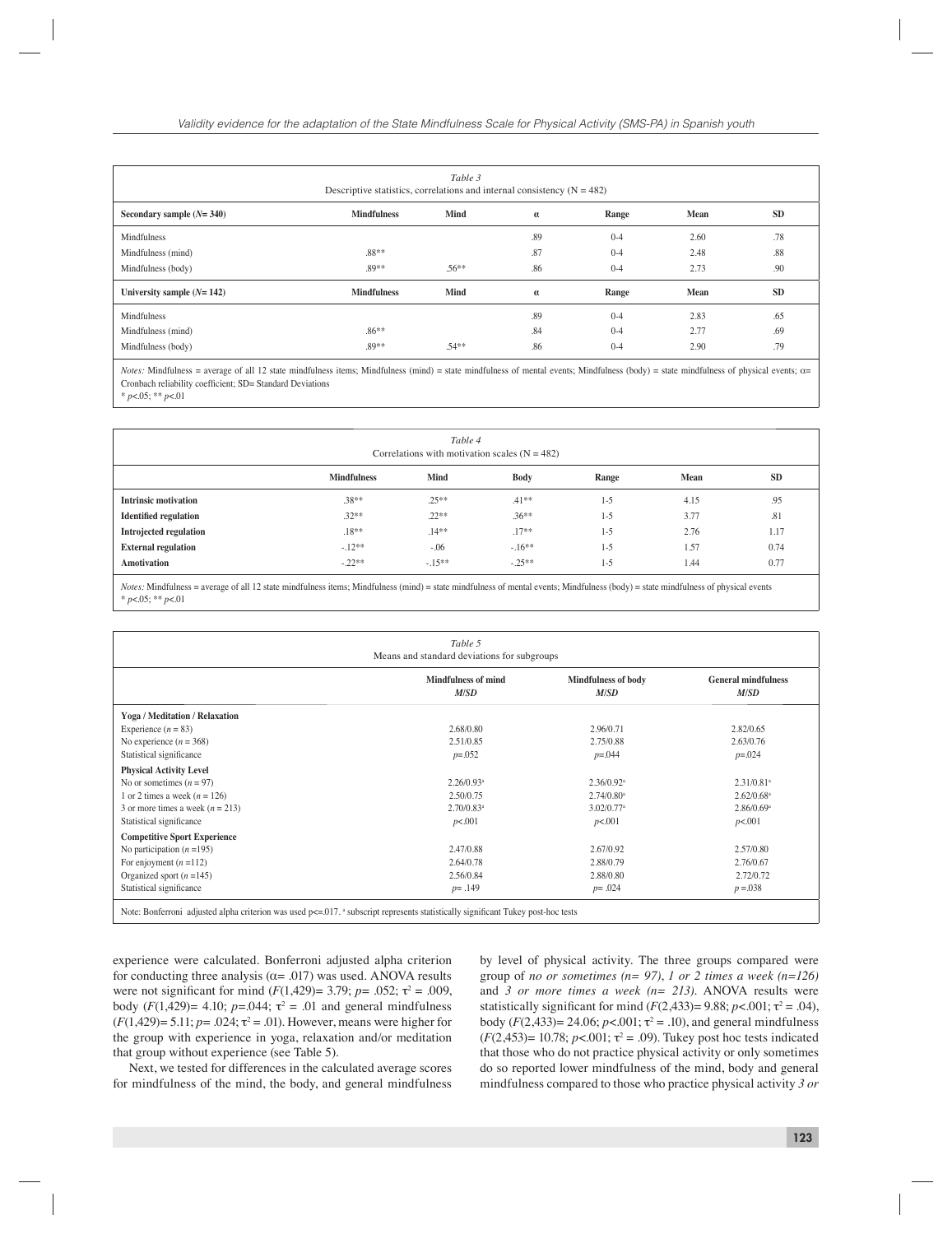*more times a week*. Moreover, Tukey post hoc tests indicated that those do not or only sometimes practice physical activity reported lower mindfulness of the body and general mindfulness compared to those who practice physical activity *1 or 2 times a week*. Finally, we tested for differences in the calculated average scores for mindfulness of the mind, the body, and general mindfulness by level of competitive sport experience. Bonferroni adjusted alpha criterion for conducting three analysis ( $\alpha$ = .017) was used. ANOVA results were not significant for mind  $(F(2,430)=1.91; p=$ .149;  $\tau^2 = .01$ ), body  $(F(2,430)=3.78; p=.024; \tau^2=.02)$  and general mindfulness  $(F(2,430) = 3.30; p = .038; \tau^2 = .02)$ . All subgroup means and standard deviations are in Table 5.

#### Discussion

This study applied an adapted version of the SMS-PA in Spanish to a large sample of Spanish youth. The psychometric analyses provide support overall for the adapted version of the SMS-PA with good internal consistency reliability, a higher-order factor structure supporting the use of either one general factor or two specific subscales representing state mindfulness of mental and body aspects of a physical activity experience. Results provide promising evidence for the usefulness of the adapted version of the SMS-PA with young Spanish populations.

Although a bi-factor structure was not the best representation of our data, the conclusions for scale use are similar to the original SMS-PA. Specifically, Cox et al. (2016) suggest the SMS-PA bi-factor structure supports the use of either one general or two specific factors. The higher-order model supported in the adapted version of the SMS-PA also supports the use of the measure in this way. The primary difference is that the bi-factor structure would allow the use of all three scores derived from the SMS-PA simultaneously to represent unique constructs (Brown, 2015). The adapted version of the measure does not support the simultaneous use of all three scores, as the subscales, particularly the body subscale, did not support a unique factor after the general factor was taken into account. Although this is an important difference in how the scores are derived and used in subsequent analyses, we believe that the use of the adapted measure is still supported and does not differ substantively from the original measure.

Further validity evidence was supported through significant correlations of all three SMS-PA derived scores with physical activity motivation in expected directions. Specifically, the strongest positive correlations were observed with intrinsic motivation as hypothesized. Correlations decreased with decreasing levels of autonomy (i.e., identified and introjected regulation subscales) and were either non-significant or negative with external regulation and amotivation. This pattern of relationships is consistent with how SDT conceptualizes motivation regulations to represent a continuum of regulations with decreasing levels of autonomy from intrinsic motivation, identified regulation, introjected regulation, external regulation, to amotivation (Ryan & Deci, 2007). The level of autonomy of motivation regulation systematically decreases with increasing external focus away from the inherent rewards of the experience of physical activity itself. Therefore, this pattern of relationships demonstrates that more intrinsic and autonomous forms of motivation are more closely aligned with a stronger awareness and connection with the physical activity itself, as captured by the SMS-PA. Previous research has supported similar association with state intrinsic motivation (Cox et al., 2016).

Analyses comparing subsets of the sample on levels of SMS-PA scores also indicates that those who are more physically active and participate in competitive sport had higher state mindfulness. These findings suggest that those with more experience of physical activity are more likely to have a better ability to be in tune with the experience as reflected in being mindful during specific physical activity experiences. These findings are similar to findings of Cox et al. (2016) that those with more yoga experience have higher state mindfulness. Although our sample contained relatively few participants with yoga or related activity experience, we believe that level of physical activity experience is a consistent result. It should be noted that mean difference effect sizes were small and represent variability in sub-group levels of mindfulness. Further research is needed to better understand these processes amongst different groups.

The promising evidence provided in this study should be viewed in light of a number of limitations. Sex was not fully reported and did not allow analyses of mean sex differences or factor invariance. Although there was no reason to expect sex differences, future research can confirm this through tests of gender invariance. The SMS-PA is a state measure best assessed immediately following a physical activity experience. The length of time between a specific physical activity experience and completing the SMS-PA varied considerably with 51% the same or previous day, 29% within one week, and 20% of cases exceeding one week. We did ask participants to write down the last activity they did and when they did it to help focus on a specific experience, however, the longer the time between the experience the greater chance for error. It is recommended that this scale be used as proximal to a specific bout of physical activity as possible. The assessment of physical activity experience and sport experience was limited and stronger assessment would provide more valid representation of experience. Research to examine specific types of sports or activities as well as how long one has practiced a particular activity or sport would be an interesting future study. Further tests of validity are needed with more diverse samples as validity evidence is on ongoing process (American Educational Research Association, American Psychological Association & National Council on Measurement in Education, 2014).

The adapted SMS-PA scale to Spanish demonstrated good psychometric properties and is recommended for further use in Spanish speaking youth and young adult populations. It is important to learn more about physical activity experiences which may foster intrinsic motivation and in turn ultimately aid in fostering increased participation and optimal health for young Spanish people. The SMS-PA provides an easy to administer and useful tool to further research and practice to help increase optimal health and wellbeing.